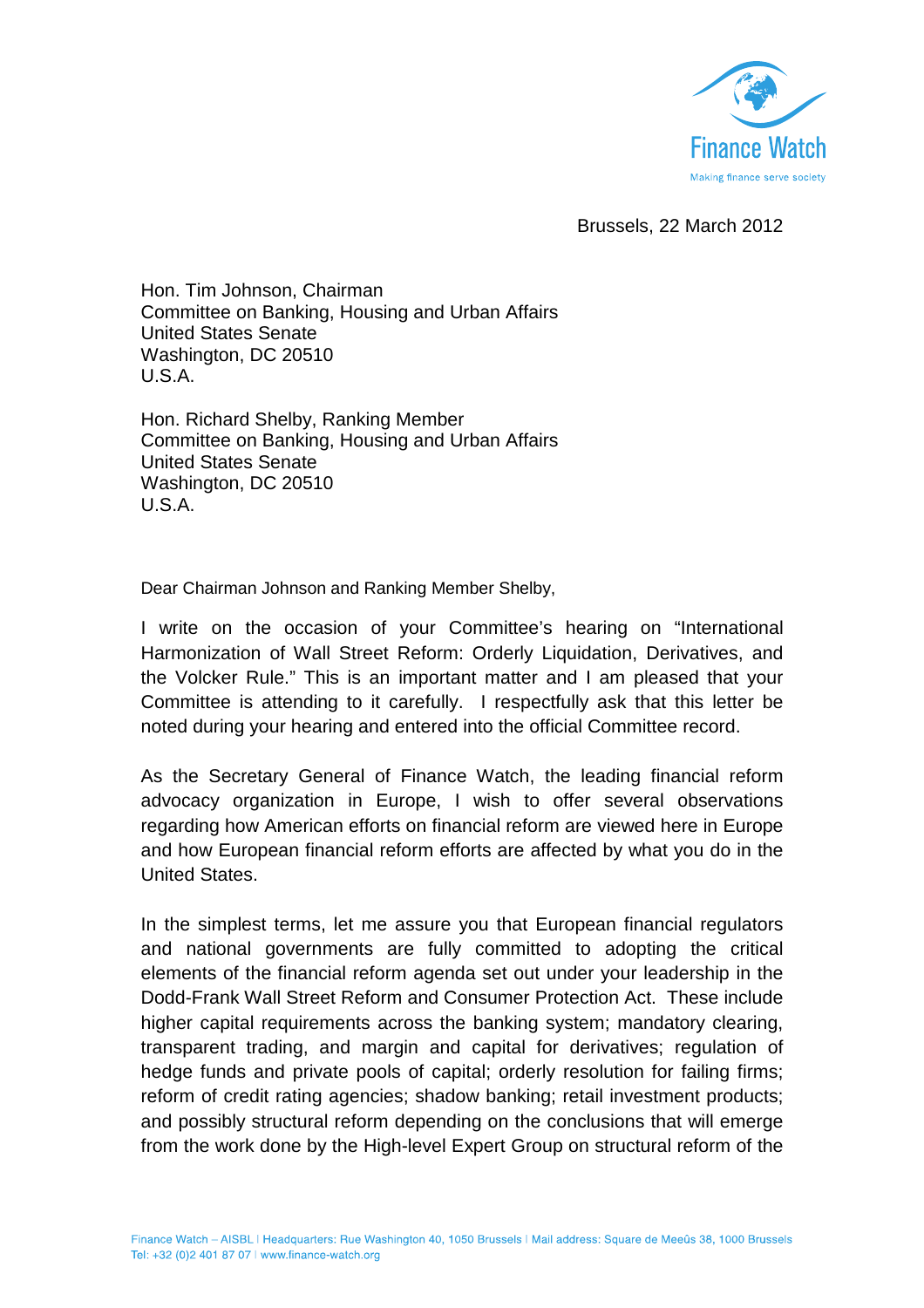E.U. banking sector recently appointed by Commissioner Barnier and led by Erkki Liikanen. American determination to move these issues forward has been fundamental, and the Dodd-Frank Act began building the foundation for a safer, more stable financial system. It is essential that you press forward with these urgent reforms.

It is true that as we move toward a more modern regulatory regime, some segments of the industry will have to change. Certainly, those who must change have been vocal in letting legislators and regulators know of their concerns. They have done so in Europe as well as the United States, and their arguments have been the same in both places. In the U.S., they say the Europeans are not following your lead and U.S. rules will put U.S. firms at a disadvantage. In the E.U., we hear that the U.S. did not adopt Basel II and will not finalize their other rules and that Basle III will put European banks at a competitive disadvantage as it favors the "American banking model". You know as well as I that these arguments do not stand – unless industry succeeds in convincing regulators and legislators on both sides of the Atlantic to slow down or stop needed reform. I strongly urge you not to let that happen.

Certain banks in the U.S. augment their arguments with a threat of flight to Europe or even Asia, where supposedly lower standards and bigger opportunities for risk-taking would make for a more attractive banking environment. These threats fool only the uninformed for a number of different reasons: firstly, certainly for Europe, the assertion of lower regulatory standards is not founded; secondly, major banks take on a national characteristic, and their ability to pick up and flee to a foreign capital is highly limited; finally, it is ironic to also hear the very same argument put forward by banks to European authorities when they threaten to leave the E.U. to operate exclusively from the U.S. or Asia. Despite their public threats, big banks simply cannot extract themselves from their national backers.

Let me also emphasize that the E.U. and the U.S. can be on the same page without reading exactly the same lines. Our two jurisdictions have long had somewhat different approaches to regulating a range of financial activities – the most notable example being the period during the Glass-Steagall Act enforced separation of investment banking from commercial banking. Academic research suggests this separation actually helped make U.S. investment banks more competitive. So those who would argue that certain differences in approaches to regulation will make one nation's banks less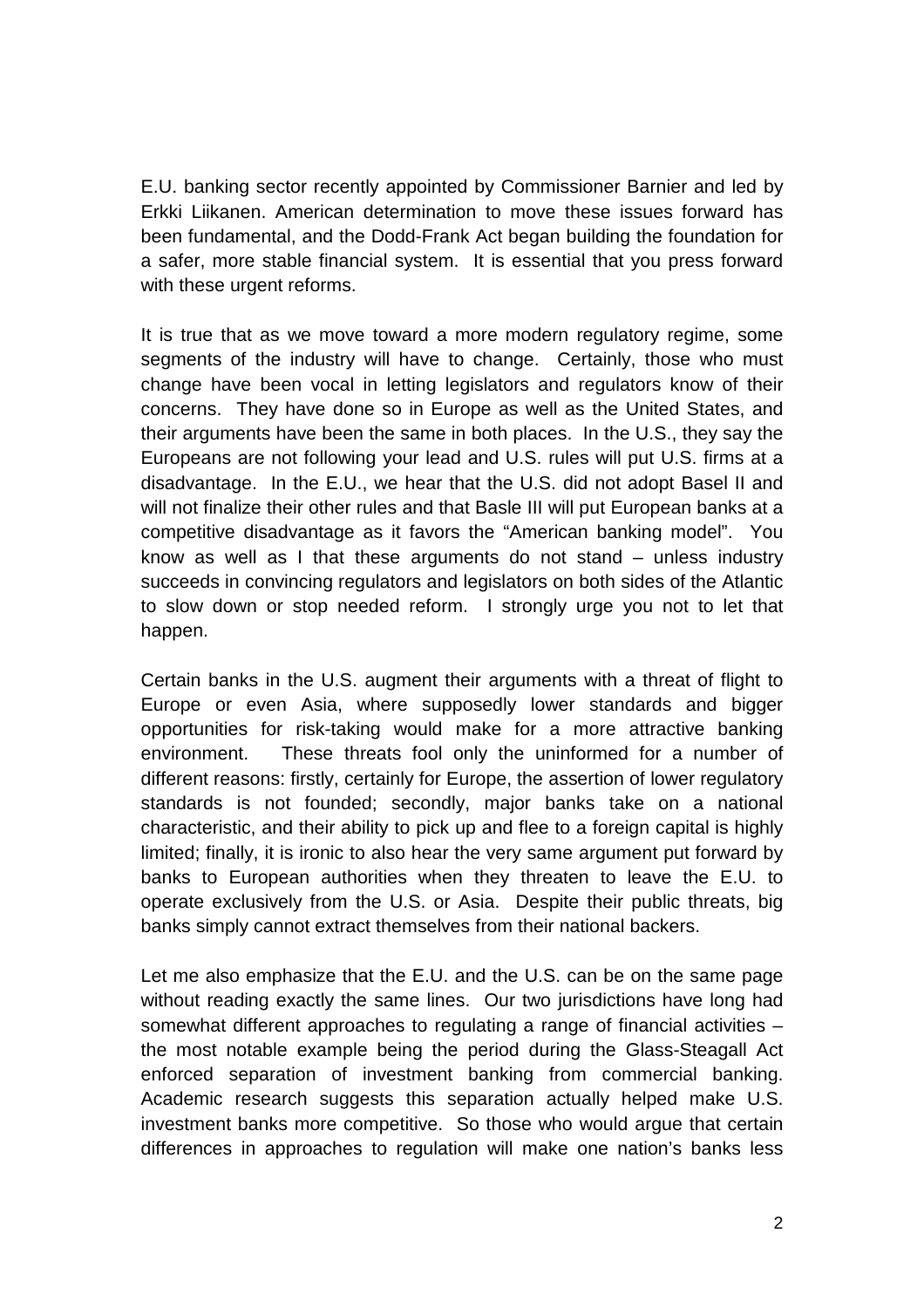competitive (whether it be the U.S. from the Volcker Rule, Switzerland from much higher capital requirements and contingent capital, or the U.K. with Vickers Commission ring fencing) should carefully consider historical precedent. Moreover, we are convinced that the enormous economic and social cost of financial crises, and therefore the benefit of financial stability, should also be considered.

Indeed, industry's arguments continue to overlook the competitive advantages arising from a sound banking sector. If market disclosure is properly robust, well-capitalized banks that avoid high-risk activities and conflicts of interest will attract more demand from investors, customers, and depositors. Corporate treasurers will think twice before putting large deposits with banks that take high risks, and investors will think twice before conducting trades with institutions that bet against them.

The recent failure of MF Global helped remind us of the grave dangers that highly-leveraged bets can pose to a firm. Fortunately, because MF Global was a small non-bank of little significance to the broader financial system, the consequences of its mistakes did not ripple far. If, however, the U.S. were to not press forward with implementation of the Volcker Rule, these very same activities would continue eating away at the integrity of the global banking system, endangering not only your large firms and threatening much more dire consequences for the broader economy, but also putting intense pressure on European regulators not to address the issue of structural reform of the E.U. banking sector.

From my work with European regulators, I am convinced that Europe has no intention of becoming a safe haven for banks that engage in unwise and inefficient risk-taking. On the contrary, provisions such as the Volcker Rule offer a useful model for us to build on as Europe, too, seeks to strengthen its banks and safeguard its economies. Indeed, despite what you may hear from some banks, there is now a real push in Europe to join the United States in structurally reforming our financial system. As clearly stated in its mission statement, the High-level Expert Group on structural reform of the E.U. banking sector will be carefully studying the work you are doing in the U.S. on the Volcker Rule and similar efforts in the U.K. and will be making recommendations on reforms of E.U. banking structures that could contribute to the objective of establishing a safe, stable and efficient banking system serving the needs of citizens and of the E.U. economy. This is a topic that Finance Watch will be following very closely.